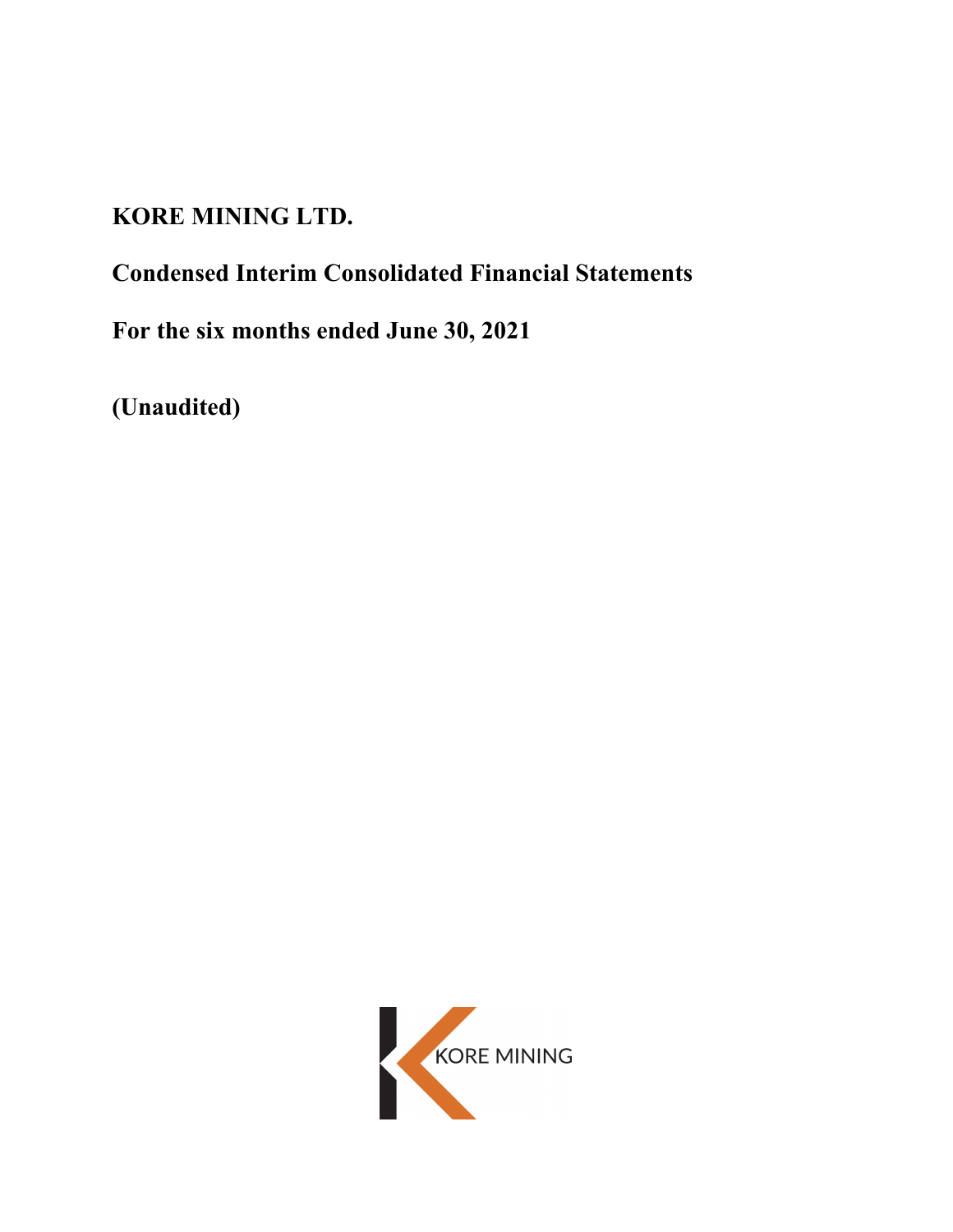| As at                                      |                |             | June 30, 2021 | December 31, 2020 |
|--------------------------------------------|----------------|-------------|---------------|-------------------|
|                                            | Note           |             |               |                   |
| <b>Current assets</b>                      |                |             |               |                   |
| Cash and cash equivalents                  |                | \$          | 7,566,041     | \$<br>4,906,361   |
| Amounts receivable                         |                |             | 138,147       | 94,069            |
| Prepaid expenses                           |                |             | 281,726       | 272,096           |
| <b>Total current assets</b>                |                |             | 7,985,914     | 5,272,526         |
| <b>Non-current assets</b>                  |                |             |               |                   |
| Deposits                                   |                |             | 95,534        | 110,534           |
| Equipment                                  |                |             | 171,072       | 166,340           |
| Mineral properties                         | 5              |             | 1,721,498     | 2,835,444         |
| <b>Total assets</b>                        |                | \$          | 9,974,018     | \$<br>8,384,844   |
| <b>Current liabilities</b>                 |                |             |               |                   |
| Accounts payable                           |                | $\mathbf S$ | 900,596       | \$<br>1,334,352   |
| Lease liability                            | 6              |             | 86,209        | 106,147           |
| <b>Total liabilities</b>                   |                |             | 986,805       | 1,440,499         |
| <b>Shareholders' equity</b>                |                |             |               |                   |
| Share capital                              | $\overline{7}$ |             | 18,809,304    | 22,220,248        |
| Warrants                                   |                |             | 1,361,604     | 1,053,620         |
| Reserves                                   |                |             | 1,929,896     | 1,281,542         |
| Deficit                                    |                |             | (12,798,340)  | (17,520,808)      |
| Accumulated other comprehensive loss       |                |             | (315, 251)    | (90, 257)         |
| Total shareholders' equity                 |                |             | 8,987,213     | 6,944,345         |
| Total shareholders' equity and liabilities |                | \$          | 9,974,018     | \$<br>8,384,844   |
| Going concern                              | 2              |             |               |                   |
| Spin out of Karus Gold                     | $\overline{4}$ |             |               |                   |
| Subsequent events                          | 13             |             |               |                   |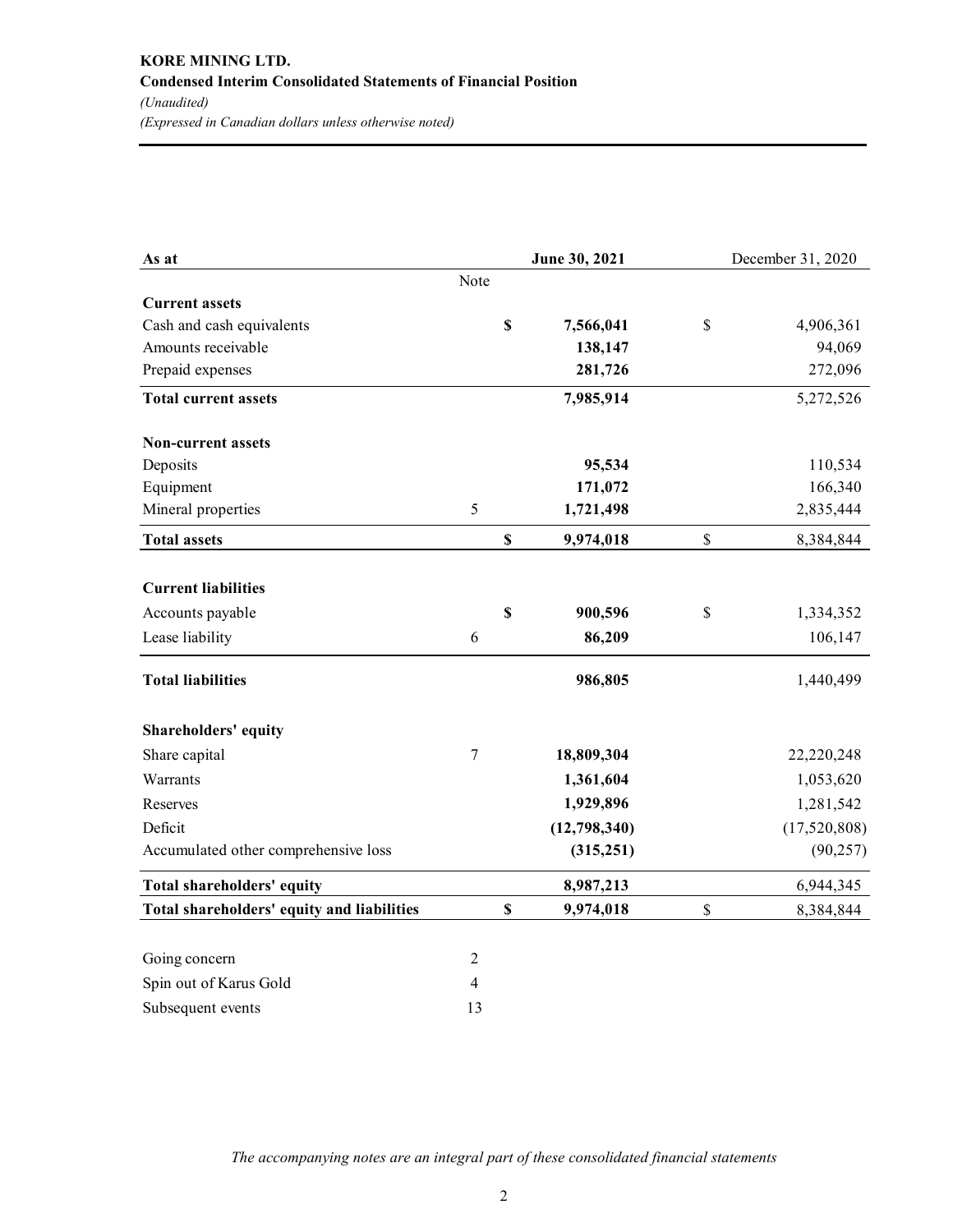# **KORE MINING LTD. Condensed Interim Consolidated Statements of Income (Loss) and Comprehensive Income (Loss)**  *(Unaudited)*

*(Expressed in Canadian dollars unless otherwise noted)* 

|                                                                 |      | For the three    | For the three    |                     |                     |
|-----------------------------------------------------------------|------|------------------|------------------|---------------------|---------------------|
|                                                                 |      | months ended     | months ended     | For the six months  | For the six months  |
|                                                                 |      | June 30, 2021    | June 30, 2020    | ended June 30, 2021 | ended June 30, 2020 |
|                                                                 | Note |                  |                  |                     |                     |
| <b>Expenses</b>                                                 |      |                  |                  |                     |                     |
| Depreciation                                                    | \$   | 18,858 \$        | S                | 30,820 \$           |                     |
| Exploration and evaluation expenses                             | 6    | 759,437          | 455,348          | 1,779,451           | 1,275,326           |
| General and administration                                      |      | 171,931          | 85,484           | 365,992             | 163,539             |
| Management fees and wages                                       | 4, 9 | 497,084          | 213,810          | 763,577             | 404,040             |
| Marketing, advisory and investor relations                      |      | 179,295          | 327,405          | 820,698             | 491,327             |
| Professional fees                                               | 4    | 320,151          | 88,263           | 253,893             | 188,913             |
| Share-based payments                                            | 8    | 223,587          | 131,821          | 564,412             | 197,851             |
|                                                                 |      | (2,170,343)      | (1,302,131)      | (4,578,843)         | (2,720,996)         |
| Other income (expense)                                          |      |                  |                  |                     |                     |
| Foreign exchange loss                                           |      | (43,204)         | (12,368)         | (55,516)            | (7,158)             |
| Interest and finance income                                     |      | 1,337            | 26,246           | 8.913               | 29,681              |
| Interest expense                                                |      | (3,395)          |                  | (7,192)             |                     |
| Gain on distribution of Karus Gold                              | 4    |                  |                  | 9,355,106           |                     |
| Net income (loss) for the period                                | \$   | $(2,215,605)$ \$ | $(1,288,253)$ \$ | 4,722,468 \$        | (2,698,473)         |
| Item that may be subsequently reclassified to net income (loss) |      |                  |                  |                     |                     |
| Cumulative translation adjustment                               |      | (255, 924)       | (25, 117)        | (224.994)           | 36,214              |
| Comprehensive income (loss) for the period                      | \$   | $(2,471,529)$ \$ | $(1,313,370)$ \$ | 4,497,474 \$        | (2,662,259)         |
| Basic and diluted income (loss) per common share                | S    | $(0.02)$ \$      | $(0.01)$ \$      | $0.04$ \$           | (0.03)              |
| Weighted average number of common shares outstanding - basic    |      | 107,347,845      | 92,938,125       | 106,771,379         | 90,878,704          |
| Weighted average number of common shares outstanding - diluted  |      | 110,100,449      | 92,938,125       | 109,892,259         | 90,878,704          |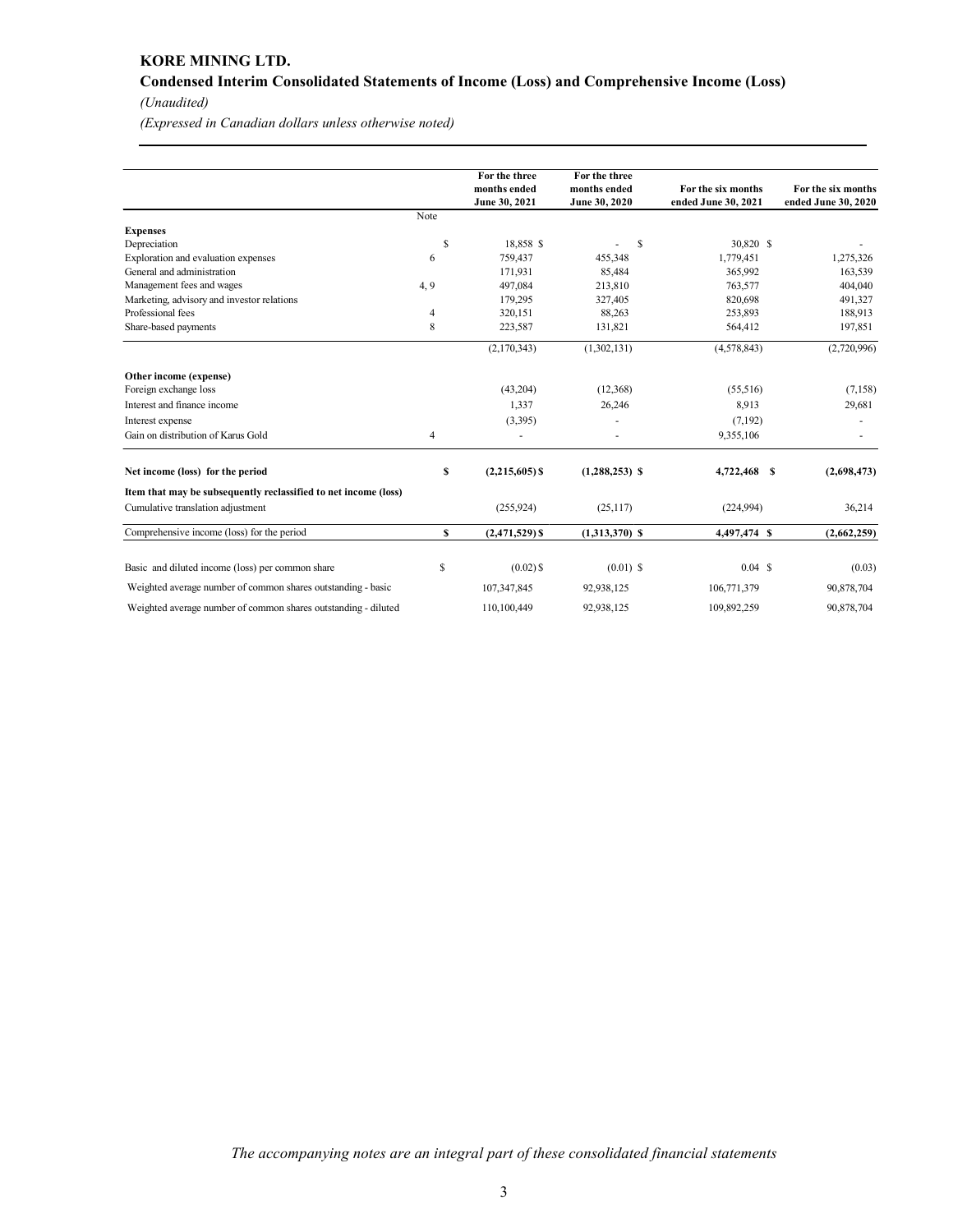# **KORE MINING LTD. Condensed Interim Consolidated Statements of Cash Flows**  *(Unaudited)*

*(Expressed in Canadian dollars unless otherwise noted)* 

|                                                             | For the six months<br>ended |                              | For the six months<br>ended |                |  |
|-------------------------------------------------------------|-----------------------------|------------------------------|-----------------------------|----------------|--|
|                                                             |                             | June 30, 2021                |                             | June 30, 2020  |  |
| <b>CASH USED IN OPERATING ACTIVITIES</b>                    |                             |                              |                             |                |  |
| Income (loss) for the period                                | \$                          | 4,722,468                    | \$                          | (2,698,473.00) |  |
| Items not involving cash:                                   |                             |                              |                             |                |  |
| Depreciation                                                | \$                          | 30,820                       | \$                          |                |  |
| Gain on distribution of Karus Gold                          | \$                          | (9,355,106)                  | \$                          |                |  |
| Interest expense                                            | \$                          | 7,192                        | \$                          |                |  |
| Share-based payments                                        | \$                          | 564,412                      | \$                          | 197,851.00     |  |
| Changes in non-cash working capital items:                  |                             |                              |                             |                |  |
| Amounts receivable                                          | \$                          | (44, 078)                    | \$                          | 158,720.00     |  |
| Prepaid expenses and advances                               | \$                          | (9,630)                      | \$                          | 65,758.00      |  |
| Deposits                                                    | \$                          |                              | \$                          | (5,000.00)     |  |
| Accounts payable                                            | \$                          | (433,756)                    | \$                          | (25,615.00)    |  |
|                                                             | \$                          | (4,517,678)                  | \$                          | (2,306,759.00) |  |
| <b>FINANCING ACTIVITIES</b>                                 |                             |                              |                             |                |  |
| Payment of lease liabilities                                | \$                          | (23, 226)                    | \$                          |                |  |
| Proceeds from equity financing                              | \$                          | 8,028,098                    | \$                          | 2,899,213.00   |  |
| Proceeds from the exercise of options                       | \$                          | 65,250                       | \$                          | 266,666.00     |  |
| Proceeds from the exercise of warrants                      | \$                          |                              | \$                          | 163,974.00     |  |
| Issuance costs                                              | \$                          | (677, 366)                   | \$                          |                |  |
| Repayment of Karus Gold loan                                | \$                          | 500,000                      | \$                          |                |  |
| Loan to Karus Gold                                          | \$                          | (500,000)                    | \$                          |                |  |
|                                                             | S                           | 7,392,756                    | \$                          | 3,329,853.00   |  |
| <b>INVESTING ACTIVITIES</b>                                 |                             |                              |                             |                |  |
| Equipment additions                                         | \$                          | (58, 528)                    | \$                          |                |  |
|                                                             | \$                          | (58, 528)                    | \$                          |                |  |
| Impact of changes in foreign exchange                       | \$                          | (156, 870)                   | \$                          | 15,480.00      |  |
| Change in cash                                              | $\mathbb S$                 | 2,659,680                    | \$                          | 1,038,574.00   |  |
| Cash at beginning of period                                 | \$                          | 4,906,361                    | \$                          | 3,133,623.00   |  |
| Cash at end of period                                       | $\mathbf S$                 | 7,566,041                    | \$                          | 4,172,197.00   |  |
| <b>Supplemental cash flow information:</b>                  |                             |                              |                             |                |  |
| Distribution of assets to Karus Gold                        | $\mathbb S$                 | 10,435,000                   | \$                          |                |  |
| Issuance of warrants as issuance costs                      | $\mathbb S$                 | 121,547                      | \$                          |                |  |
| Acquisition of mineral property rights included in payables | \$                          |                              | \$                          | 1,357,488.00   |  |
| Cash paid for interest                                      | \$                          | 7,192                        | \$                          |                |  |
| Cash paid for income taxes                                  | \$                          | $\qquad \qquad \blacksquare$ | \$                          |                |  |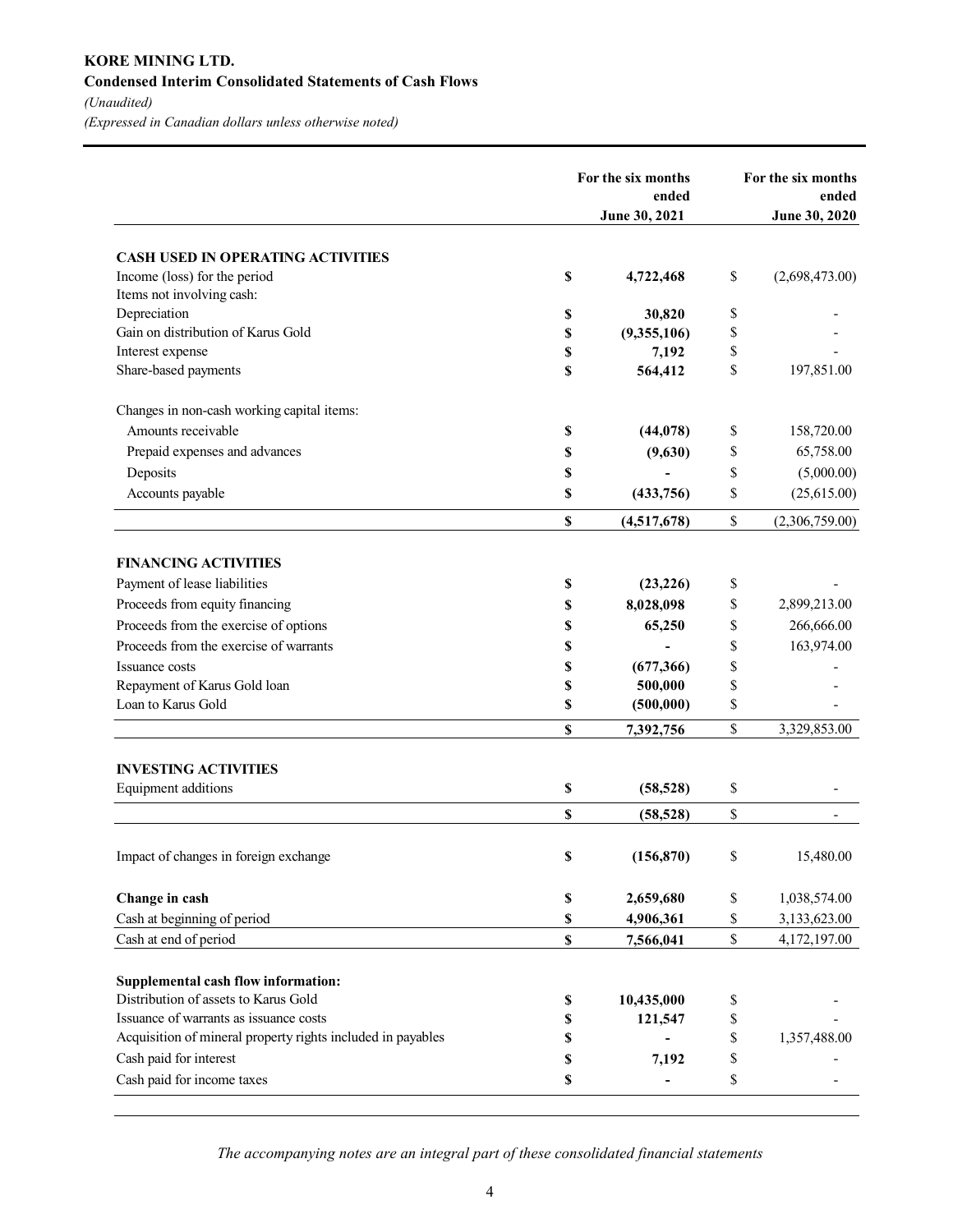# **KORE MINING LTD. Condensed Interim Consolidated Statements of Changes in Equity**

# *(Unaudited)*

*(Expressed in Canadian dollars unless otherwise noted)* 

|                                                        | <b>Common Shares</b> |                |            |                 |              |                                                         |                     |
|--------------------------------------------------------|----------------------|----------------|------------|-----------------|--------------|---------------------------------------------------------|---------------------|
|                                                        |                      | Amount         | Warrants   | <b>Reserves</b> | Deficit      | <b>Accumulated other</b><br>comprehensive income (loss) | <b>Total Equity</b> |
|                                                        | Number               | S              | S          |                 | S            |                                                         |                     |
| December 31, 2019                                      | 88,841,914           | 11,085,678     | 573,516    | 878,946         | (8,325,325)  | (47,300)                                                | 4,165,515           |
| Shares & warrants issued pursuant to private placement | 6,666,666            | 3,000,000      |            |                 |              |                                                         | 3,000,000           |
| Issuance costs                                         |                      | (100, 787)     |            |                 |              |                                                         | (100, 787)          |
| Exercise of options                                    | 1,133,332            | 370,450        |            | (103, 784)      |              |                                                         | 266,666             |
| Exercise of warrants                                   | 265,448              | 212,023        | (32, 586)  | (15, 463)       |              |                                                         | 163,974             |
| Share-based payments                                   |                      |                |            | 197,851         |              |                                                         | 197,851             |
| Net loss for the period                                |                      |                |            |                 | (2,698,473)  |                                                         | (2,698,473)         |
| Other comprehensive income (loss)                      |                      |                |            |                 |              | 36,214                                                  | 36,214              |
| June 30, 2020                                          | 96,907,360           | 14,567,364     | 540,930    | 957,550         | (11,023,798) | (11,086)                                                | 5,030,960           |
| Shares issued on private placement                     | 7,000,000            | 5,889,984      | 1,110,016  |                 |              |                                                         | 7,000,000           |
| Issuance costs                                         | 16,632               | (350, 554)     | (75,948)   |                 |              |                                                         | (426,502)           |
| Exercise of options                                    |                      |                |            | 210,237         |              |                                                         | 210,237             |
| Exercise of warrants                                   | 2,150,920            | 2,113,454      | (521, 378) | (16,616)        |              |                                                         | 1,575,460           |
| Share-based payments                                   |                      |                |            | 130,371         |              |                                                         | 130,371             |
| Net income (loss) for the period                       |                      |                |            |                 | (6,497,010)  |                                                         | (6,497,010)         |
| Other comprehensive income (loss)                      |                      |                |            |                 |              | (79, 171)                                               | (79, 171)           |
| <b>December 31, 2020</b>                               | 106,074,912          | 22,220,248     | 1,053,620  | 1,281,542       | (17,520,808) | (90, 257)                                               | 6,944,345           |
| Units issued for cash                                  | 8,422,000            | 7,664,020      | 364,078    |                 |              |                                                         | 8,028,098           |
| Issuance costs                                         |                      | (742, 819)     | (56,094)   | 121,547         |              |                                                         | (677, 366)          |
| Exercise of options                                    | 150,000              | 102,855        |            | (37,605)        |              |                                                         | 65,250              |
| Distribution of Karus Gold Corp.                       |                      | (10, 435, 000) |            |                 |              |                                                         | (10, 435, 000)      |
| Share-based payments                                   |                      |                |            | 564,412         |              |                                                         | 564,412             |
| Net income (loss) for the period                       |                      |                |            |                 | 4,722,468    |                                                         | 4,722,468           |
| Other comprehensive income (loss)                      |                      |                |            |                 |              | (224, 994)                                              | (224, 994)          |
| June 30, 2021                                          | 114,646,912          | 18,809,304     | 1.361.604  | 1,929,896       | (12,798,340) | (315,251)                                               | 8,987,213           |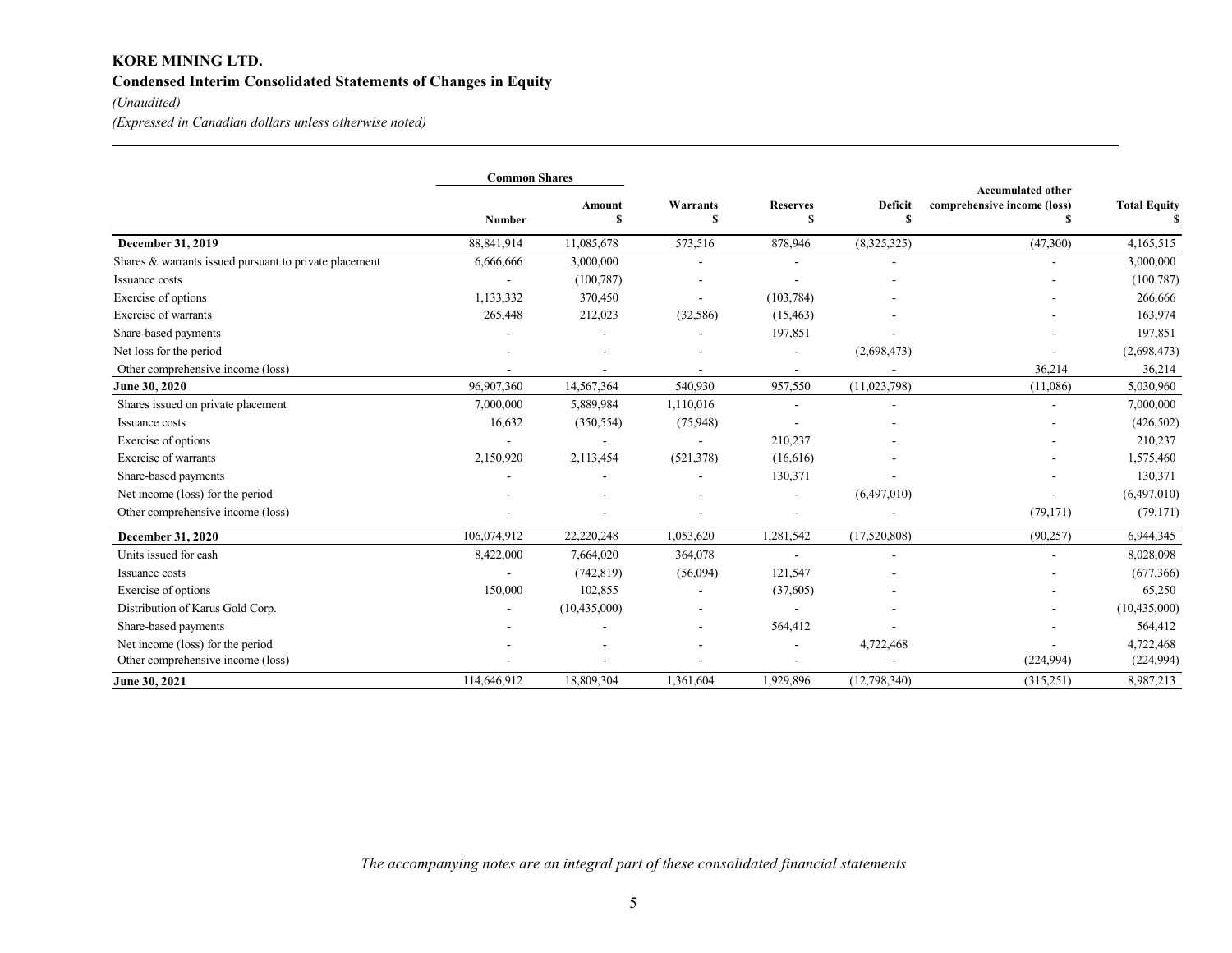# **1. NATURE OF OPERATIONS**

KORE Mining Ltd. (the "Company") is an exploration and development stage company that trades on the TSX Venture Exchange ("TSXV") under the symbol 'KORE'. The Company is focused on the exploration and development of its California gold projects, Imperial and Long Valley. In January 2021, the Company transferred its Canadian exploration projects to Karus Gold Corp ("Karus Gold") in exchange for shares of Karus Gold which were then distributed to shareholders of the Company (Note 4). The Company's registered office is located at Suite 2500, 700 West Georgia Street, Vancouver BC V6C 3E8.

The Company is in the process of exploring and evaluating its mineral resource properties and has not yet determined whether these properties contain economically recoverable mineral reserves. The recoverability of the amounts capitalized to exploration and evaluation assets is ultimately dependent upon the existence of economically recoverable ore reserves and resources, securing and maintaining title and/or beneficial interest in the properties, obtaining necessary financing to continue to explore, evaluate and develop the properties, and upon future profitable production or proceeds from disposition of the exploration and evaluation assets. The amounts shown as exploration and evaluation assets represent costs incurred in acquiring the assets, and do not necessarily represent current or future fair values.

# **2. GOING CONCERN**

These consolidated financial statements have been prepared on the basis of accounting principles applicable to a going concern, which assumes that the Company will continue in operation for the foreseeable future and will be able to realize its assets and discharge its liabilities in the normal course of operations as they come due. In assessing whether the going concern assumption is appropriate, management takes into account all available information about the future, which is at least, but is not limited to, twelve months from the end of the reporting period.

In March 2020 the World Health Organization declared coronavirus COVID-19 a global pandemic. The novel coronavirus ("COVID-19") outbreak, which has continued to spread, and any related adverse public health developments, has adversely affected workforces, economies, and financial markets globally, continuing to impact economic conditions. It is not possible for the Company to predict the duration or magnitude of the adverse results of the outbreak and its effects on the Company's future business or ability to raise funds, however the impact to date has been limited.

As at June 30, 2021, the Company had working capital of \$6,999,109 (current assets less current liabilities) and has incurred net losses since inception with a deficit of \$12,798,340. For the six months ended June 30, 2021, the Company used cash flows in operations of \$4,517,678. The Company's ability to continue to carry out its planned exploration and development activities for at least the next twelve months is uncertain and dependent upon the continued financial support of its shareholders and on securing additional financing. There is, however, no assurance that any such initiatives will be sufficient and, as a result, this material uncertainty gives rise to significant doubt regarding the going concern assumption and, accordingly, the ultimate appropriateness of the use of accounting principles applicable to a going concern. These consolidated financial statements do not reflect the adjustments to the carrying values of assets and liabilities and the reported expenses and statement of financial position classifications that would be necessary if the Company were unable to realize its assets and settle its liabilities as a going concern in the normal course of operations for the foreseeable future. These adjustments could be material.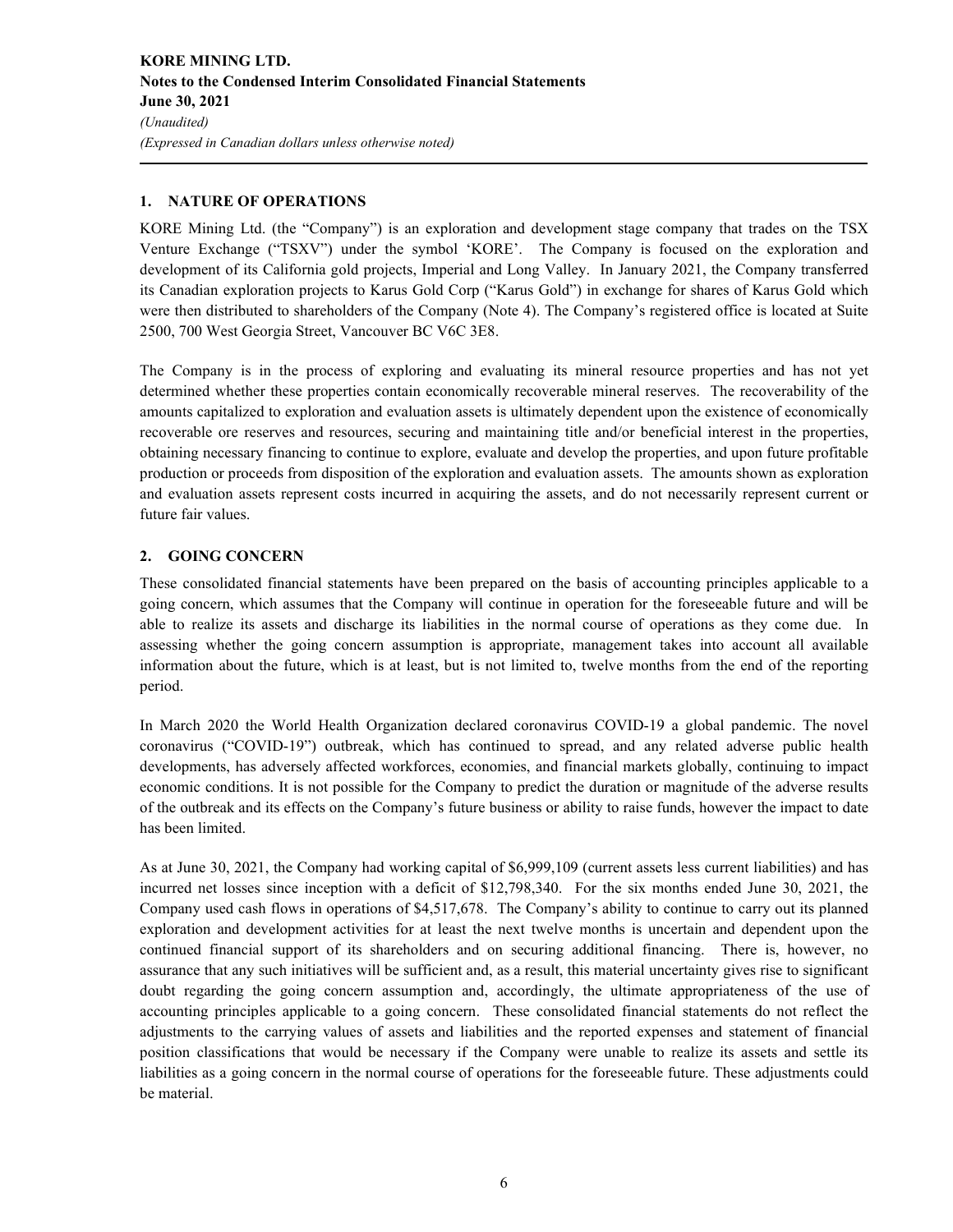# **3. BASIS OF PRESENTATION**

These unaudited condensed interim consolidated financial statements have been prepared in accordance with International Financial Reporting Standards as issued by the International Accounting Standards Board ("IFRS") applicable to interim financial reports, including International Accounting Standard 34, "Interim Financial Reporting". These financial statements should be read in conjunction with the annual financial statements for the year ended December 31, 2020, which have been prepared in accordance with IFRS.

These unaudited condensed interim consolidated financial statements have been authorized for issue by the Audit Committee of the Company on August 30, 2021.

## **Principles of Consolidation**

These consolidated financial statements include the accounts of the Company and its wholly owned subsidiaries as listed below. Control is defined as the exposure, or rights, to variable returns from involvement with an investee and the ability to affect those returns through power over the investee. Power over an investee exists when we have existing rights that give us the ability to direct the activities that significantly affect the investee's returns. The results and financial position of subsidiaries are included in the consolidated financial statements from the date that control commences until the date that control ceases.

These consolidated financial statements incorporate the accounts of the Company and the following subsidiaries:

| Name of Subsidiary        | Incorporation | Percentage | Principal Activity                         |
|---------------------------|---------------|------------|--------------------------------------------|
|                           | Jurisdiction  | Ownership  |                                            |
| Imperial USA Corp.        | Nevada, USA   | $100\%$    | Mineral Property Exploration & Development |
| Imperial Gold Corporation | Nevada, USA   | $100\%$    | <b>Holding Company</b>                     |
| Kore USA Ltd.             | Nevada, USA   | $100\%$    | Mineral Property Exploration & Development |
| 1184938 BC Ltd.           | BC, Canada    | $100\%$    | Holding Company                            |

All intercompany balances and transactions have been eliminated on consolidation.

# **Basis of Measurement**

These consolidated financial statements have been prepared on a historical cost basis. The statements are presented in Canadian dollars unless otherwise noted.

#### **Significant Judgments, Estimates and Assumptions**

The preparation of the Company's consolidated financial statements in conformity with IFRS requires management to make judgments, estimates and assumptions that affect the reported amounts of assets and liabilities and disclosures of contingent assets and liabilities at the date of the consolidated financial statements and the reported amounts of income and expenses during the reporting period. Estimates and assumptions are regularly evaluated and are based on management's experience and other factors, including expectations of future events that are believed to be reasonable under the circumstances. Actual results could differ from these estimates.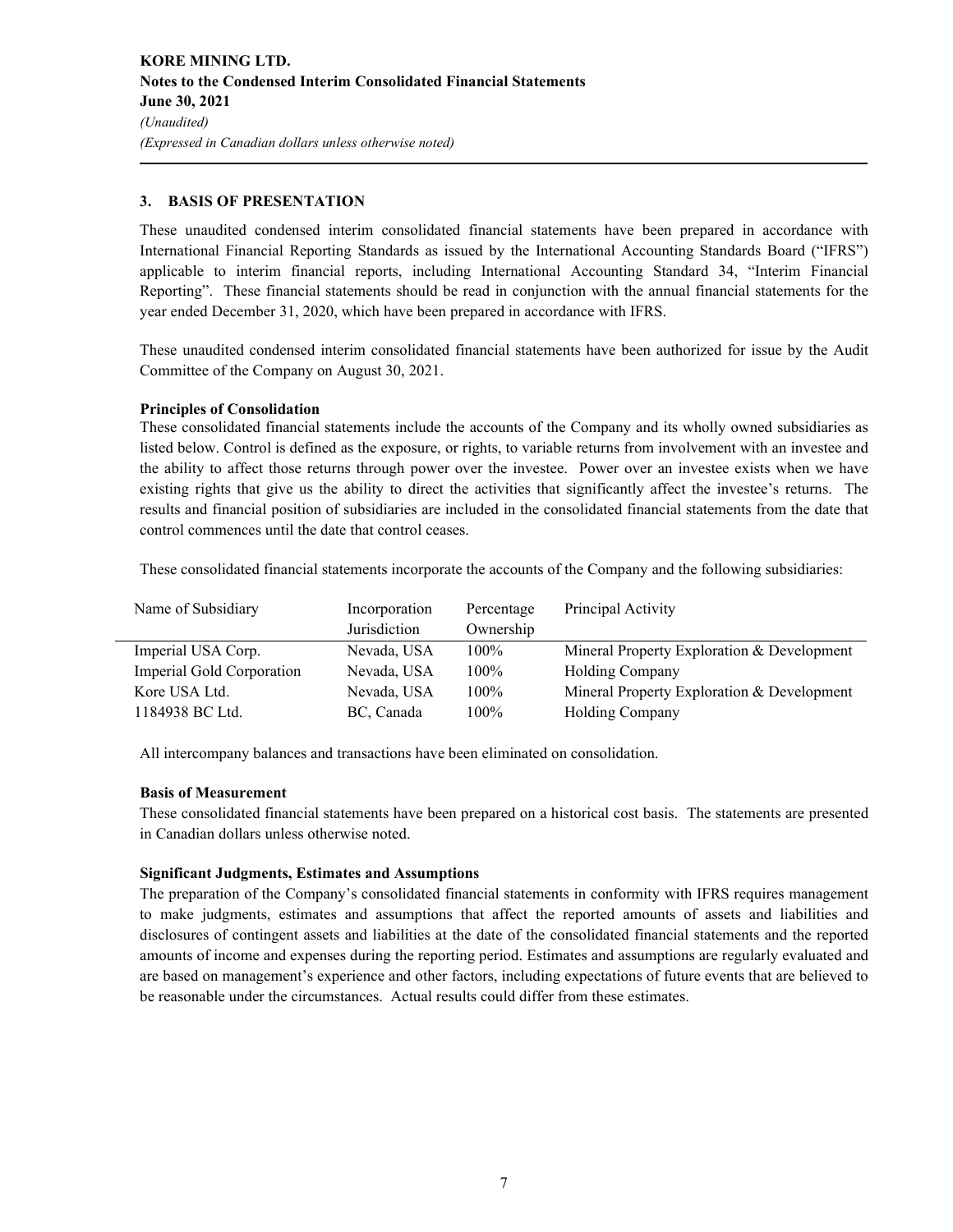# **3. BASIS OF PRESENTATION (cont'd…)**

#### *Critical Judgments*

The preparation of these consolidated financial statements requires the Company to make judgments regarding the going concern of the Company as discussed in Note 2.

The Company is also required to make significant judgments on the ongoing feasibility of exploration and evaluation assets, and whether there are indicators that the right to explore the specific area has expired or will be allowed to expire, that further exploration and evaluation plans have changed, or whether development of a specific area is unlikely to recover existing exploration and evaluation costs. If any of these indicators are present, management would need to assess whether the exploration and evaluation property is impaired.

## *Significant Estimates*

The determination of the Company's tax expense for the period and deferred tax assets and liabilities involves significant estimation and judgement by management. In determining these amounts, management interprets tax legislation in Canada and the US and makes estimates of the expected timing of the reversal of deferred tax assets and liabilities, the deferral and deductibility of certain items and the interpretation of the treatment for tax purposes for exploration and development activities. The Company is subject to assessment by Canadian and US tax authorities, which may interpret legislation differently which may affect the final amount or timing of the payment of taxes. The Company provides for such differences where known based on management's best estimate of the probable outcome of these matters.

The Company was required to make an estimate of the value of the shares of Karus Gold distributed to shareholders of the Company (Note 4). Karus Gold is not publicly listed and had no observable market price to derive a fair value. Management relied on a number of factors, including a third party valuation report, similar projects and recent transactions, comparable land packages and valuation of publicly traded entities, historical exploration work and expenditures made on the project, as well as external market conditions, including current and future commodity price expectations.

The determination of the fair value of stock options or compensatory warrants using the Black-Scholes Option Pricing model requires the input of highly subjective assumptions, including expected future price volatility. Changes in the subjective input assumptions could materially affect the fair value estimate.

#### **4. SPINOUT OF KARUS GOLD**

In January 2021, the Company transferred its Canadian exploration properties, together with related assets, to Karus Gold in exchange for 53,112,455 shares of Karus Gold ("Spinout Shares"), which were immediately distributed to the shareholders of the Company pursuant to a statutory plan of arrangement (the "Spinout"). The Spinout Shares were distributed to shareholders of the Company as a return of capital on the basis of one Karus Gold share for every two KORE shares held.

In accordance with IFRIC 17, Distribution of Non-cash Assets to Owners, the Company recognized the distribution of the Karus shares to KORE shareholders at fair value with the difference between that value and the carrying amount of the net assets recorded in the statement of income. The fair value of the Karus shares was estimated to be \$10,435,000 which was recorded as a reduction of share capital.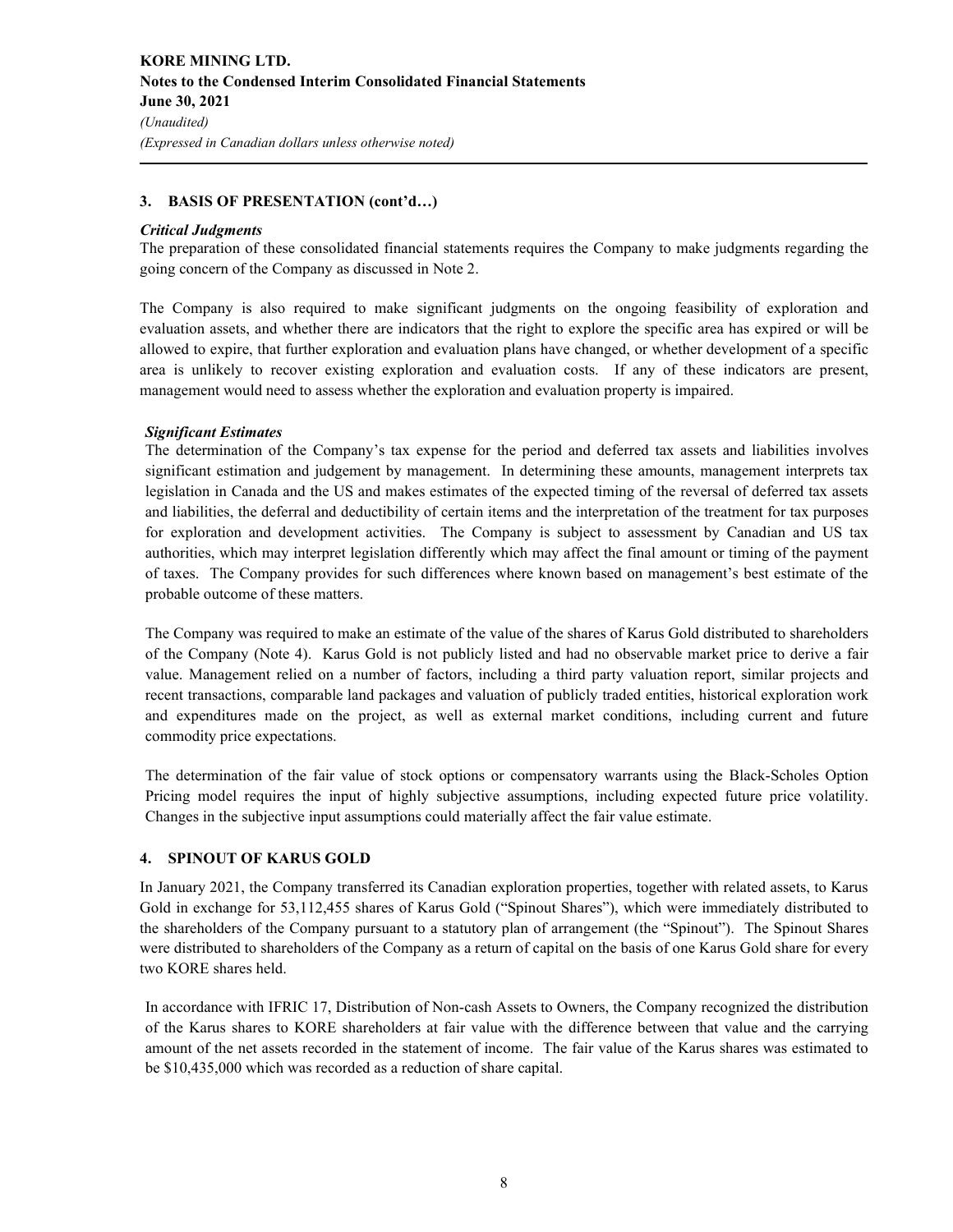# **4. SPINOUT OF KARUS GOLD (cont'd…)**

The assets transferred to Karus Gold and net gain on distribution of Spinout Shares consisted of the following:

| Assets transferred:                                |   |            |
|----------------------------------------------------|---|------------|
| Exploration & evaluation assets                    | S | 1,052,969  |
| Equipment                                          |   | 11,925     |
| Deposits                                           |   | 15,000     |
|                                                    |   | 1.079.894  |
| <b>Fair value of Karus Gold shares distributed</b> |   | 10,435,000 |
| <b>Gain on distribution of Karus Gold</b>          |   | 9,355,106  |

In connection with the Spinout, the Company loaned Karus Gold \$500,000 bearing simple interest of 8% per annum, which was repaid with accrued interest of \$5,700 during the quarter ended June 30, 2021. Karus Gold also issued the Company a 1% NSR on all projects transferred, not otherwise subject to an NSR. In addition, Karus Gold reimbursed the Company for \$407,242 of transaction costs which have been recorded as a reduction to general and administration, management fees and professional fees in profit and loss for the six months ended June 30, 2021.

# **5. EQUIPMENT**

|                                  |              |    |                 |   | <b>Right of Use - Office</b> |     |              |
|----------------------------------|--------------|----|-----------------|---|------------------------------|-----|--------------|
| Cost:                            | Equipment    |    | Vehicles        |   | Lease                        |     | <b>Total</b> |
| <b>Balance December 31, 2020</b> | \$<br>4,500  | \$ | 60,752          | S | 121,374                      | \$. | 186,626      |
| Additions                        | 58,528       |    |                 |   |                              |     | 58,528       |
| Disposition to Karus Gold        | (4,500)      |    | (9,500)         |   |                              |     | (14,000)     |
| Foreign exchange                 | (1, 447)     |    | (2,832)         |   | (7,571)                      |     | (11, 850)    |
| Balance June 30, 2021            | 57,081       |    | 48,420          |   | 113,803                      |     | 219,304      |
|                                  |              |    |                 |   | <b>Right of Use - Office</b> |     |              |
| <b>Accumulated depreciation:</b> | Equipment    |    | <b>Vehicles</b> |   | Lease                        |     | <b>Total</b> |
| <b>Balance December 31, 2020</b> | 1,125        |    | 6,011           |   | 13,150                       |     | 20,286       |
| Additions                        | 7,296        |    | 18,720          |   | 4,804                        |     | 30,820       |
| Disposition to Karus Gold        | (1, 125)     |    | (950)           |   |                              |     | (2,075)      |
| Foreign exchange                 |              |    | (799)           |   |                              |     | (799)        |
| <b>Balance June 30, 2021</b>     | \$<br>7,296  | S  | 22,982          | S | 17,954                       | S   | 48,232       |
| Net book value                   |              |    |                 |   |                              |     |              |
| <b>Balance June 30, 2021</b>     | \$<br>49,785 | S  | 25,438          | S | 95,849                       | S   | 171,072      |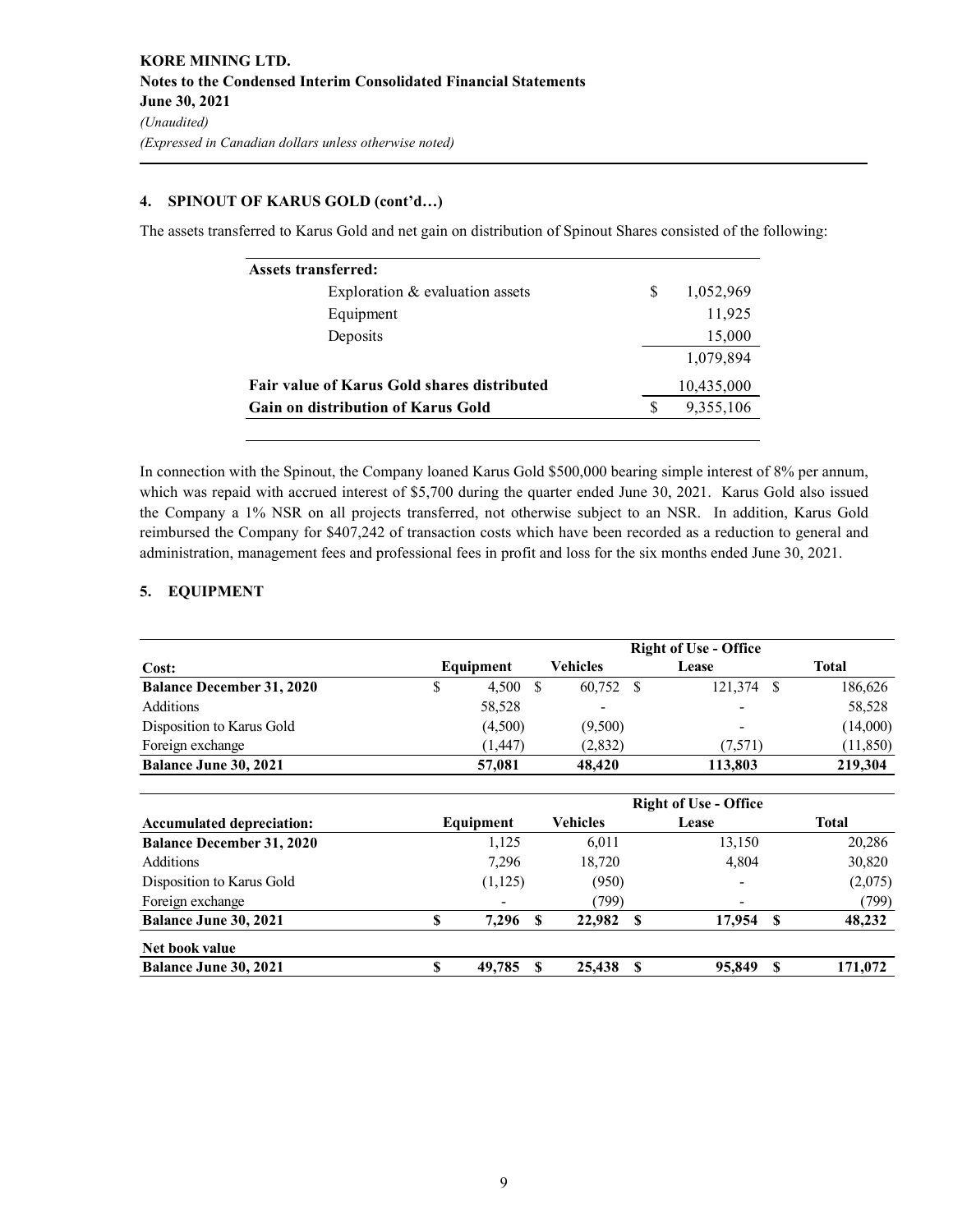# **6. MINERAL PROPERTIES**

**Long Valley USA Imperial USA FG Gold Canada Gold Creek Canada Total** Balance, December 31, 2019 \$ 504,271 \$ - \$ 370,607 \$ 498,136 \$ 1,373,014 Additions 1,412,700 184,226 - 1,596,926 Foreign exchange adjustment (5,931) (128,565) - (134,496) **Balance, December 31, 2020 \$ 498,340 \$ 1,284,135 \$ 554,833 \$ 498,136 \$ 2,835,444** Transfer to Karus Gold **-** (554,833) (498,136) (1,052,969)

Foreign exchange adjustment (16,257) (44,720) - - (60,977) **Balance, June 30, 2021 \$ 482,083 \$ 1,239,415 \$ - \$ - \$ 1,721,498**

The ending balance and summary of the changes to mineral properties (where applicable) for the period ended June 30, 2021 is as follows:

# **Imperial Project**

In March 2017, the Company purchased Imperial USA Corp. which owns the Imperial project located in California. In settlement of the purchase price, the Company paid US\$150,000. The Company issued a 1% net smelter return royalty ("NSR") on the property in connection with this acquisition. The remaining payments under the agreement comprise US\$1,000,000 payable upon the announcement of a revised Preliminary Economic Assessment ("PEA") or similar report and US\$1,000,000 payable 30 days after the date that gold is poured from ore mined from the related properties. In April 2020, the Company announced the PEA results which triggered the obligation of US\$1,000,000 (\$1,412,700), which was paid in July 2020. The vendor has the option to receive shares in the Company in settlement of the remaining payment of \$1,000,000 up to achieving a maximum 4.9% ownership interest in the Company, above which level further share consideration is at the option of the Company.

In addition, under the agreement, the Company has committed to incur US\$5 million in exploration and development expenditures, as defined, on the Imperial Project on or before March 2022, the fifth anniversary of the date of the Imperial Purchase Agreement, of which approximately US\$4,750,000 has been incurred as of June 30, 2021. In the event that the Company does not incur these expenditures within this timeframe, the Company must then pay US\$1,000,000 to the vendor.

In May 2019, the Company received an investment by Macquarie Bank Ltd and its affiliates (collectively, "Macquarie") of \$4,000,000. As part of the investment by Macquarie, Macquarie subscribed for 6,000,000 common shares and acquired a 1% NSR royalty (the "Macquarie Royalty") on the Imperial Project for a total cost of \$4,000,000. The agreement provides for certain rights for Macquarie to provide project development financing, rights of refusal and offer on additional royalty issuances and sales, and prescribes the proceeds to be used primarily to advance permitting of the Imperial Project.

# **Long Valley Project**

In March 2017, the Company purchased certain mining claims in the Long Valley area of California with an upfront payment of US\$350,000 to the vendor. The remaining payments under the agreement comprise US\$500,000 due 30 days after commencement of commercial production and US\$500,000 payable on the 12 month anniversary of the commencement of commercial production. A US\$25,000 deposit was paid to the vendor prior to execution of the purchase agreement, which will be applied to the final payment, unless forfeited in the event the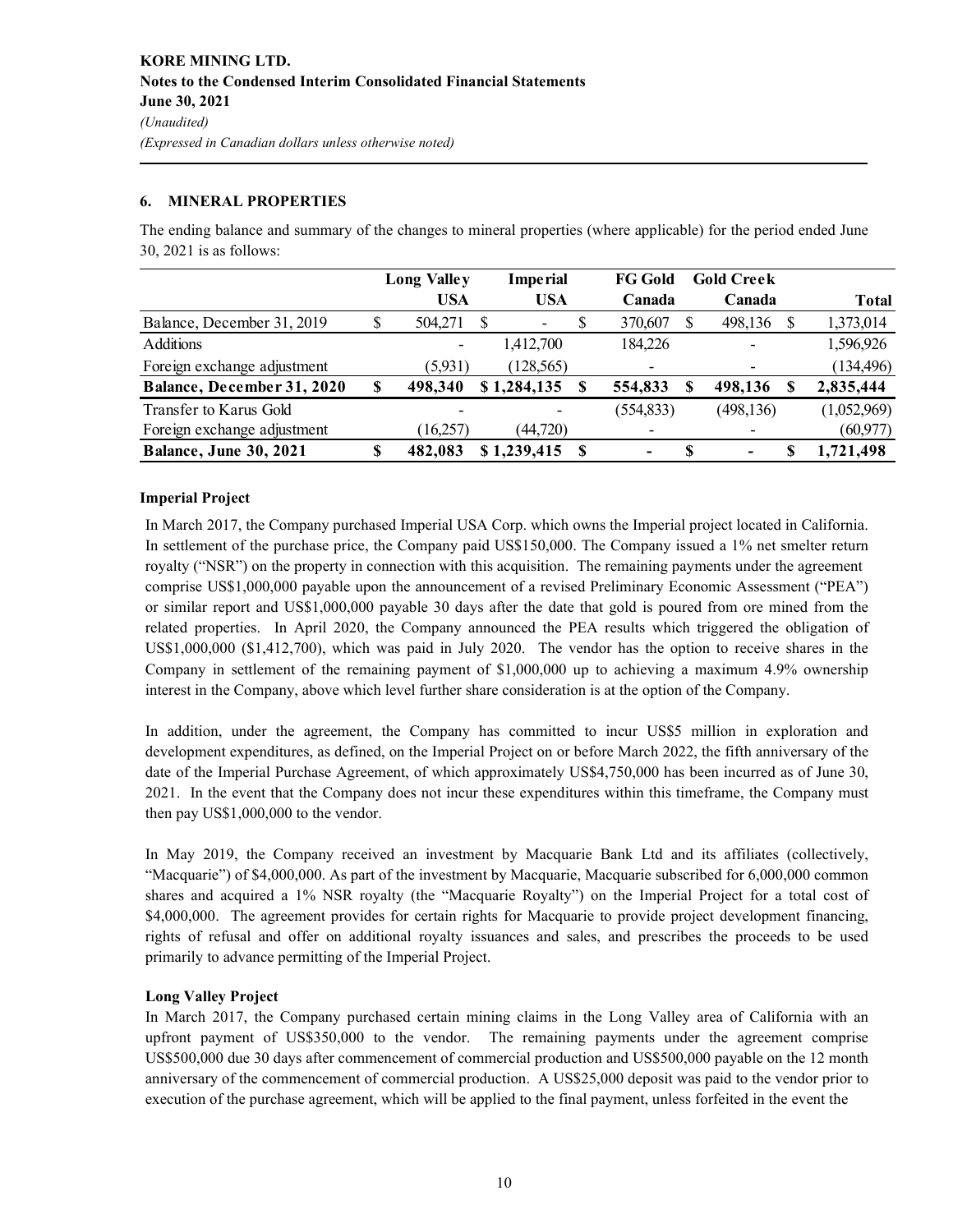# **6. MINERAL PROPERTIES (cont'd…)**

agreement is terminated. The vendor has the option to receive shares in the Company in settlement of the remaining payments.

The vendor retained a net smelter return royalty on the claims ("the Seller NSR"). The Seller NSR provides for a royalty of 0.5% when the price of gold is under US\$1,400/oz, 1.0% when the price of gold is between US\$1,401 to US\$1,600/oz and 2.0% when the price of gold is above US\$1,600/oz. The Company has the option to purchase back 1% of the royalty when the price of gold is above US\$1,600/oz for US\$2 million if purchased prior to the announcement of a feasibility study or for US\$4 million if repurchased prior to commencement of commercial production. In addition, there is a further 1% NSR payable to another third party.

# **Canadian assets transferred to Karus**

In January 2021, the Company transferred its Canadian exploration properties, including FG Gold, Gold Creek and White Gold, to Karus Gold, pursuant to the spinout of Karus Gold (Note 4). In connection with this disposition, the Company recorded a decrease in capitalized exploration and evaluation assets of \$1,052,969.

Details of the exploration and evaluation expenses incurred are as follows:

|                                              |    | For the six months ended<br>June 30, 2021 | For the six months<br>ended June 30, 2020 |
|----------------------------------------------|----|-------------------------------------------|-------------------------------------------|
| Claim, staking, holding and taxes            | \$ | 326,419 \$                                | 8,787                                     |
| Drill program                                |    |                                           | 403,183                                   |
| Engineering and development                  |    | 139,712                                   | 173,021                                   |
| Geophysics and ground prospecting            |    | 207,192                                   | 306,228                                   |
| Permitting and environment                   |    | 202,784                                   | 61,302                                    |
| Porject administration and support           |    | 46,615                                    |                                           |
| Contractors, professional fees and wages     |    | 616,889                                   | 203,335                                   |
| Technical reports and studies                |    | 205,438                                   |                                           |
| Travel, logistics & camp costs               |    | 57,759                                    | 127,488                                   |
| Other recovery                               |    |                                           | (7,978)                                   |
| Recovery of costs in connection with Spinout |    | (23, 357)                                 |                                           |
|                                              | S  | 1,779,451                                 | 1,275,366                                 |

# **7. LEASE LIABILITY**

| Balance, December 31, 2020 |   | 106,147  |
|----------------------------|---|----------|
| Lease payments             |   | (23,226) |
| Interest expense           |   | 7.192    |
| Foreign exchange           |   | (3,904)  |
| Balance, March 31, 2021    | S | 86,209   |

Effective September 2020, the Company entered into an office lease in Imperial County, California with a monthly payment of US\$3,150 for a period of three years. The Company capitalized this lease in accordance with its accounting policy and recognized a corresponding right of use asset in capitalized assets.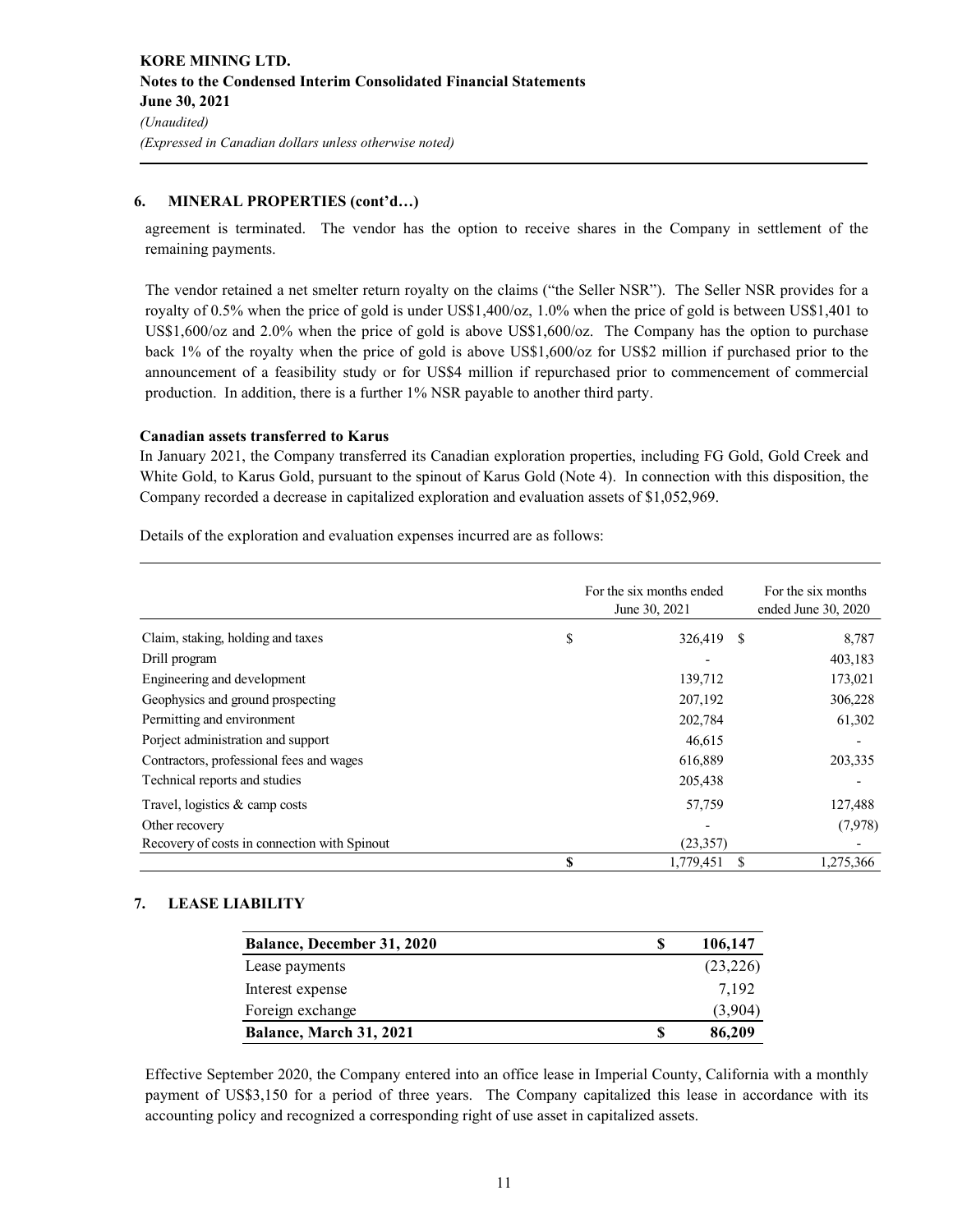## **8. SHARE CAPITAL**

#### **Authorized**

Unlimited number of common shares with no par value.

During the six months ended June 30, 2021, the Company:

- Issued 150,000 common shares for gross proceeds of \$65,250 pursuant to the exercise of options with an exercise price of \$0.435; the Company reallocated \$37,605 of share based compensation reserve to share capital in connection with the exercise of these options.
- Distributed the Spinout Shares of Karus Gold to the shareholders of the Company with a value of \$10,435,000 (Note 4).
- Issued 8,422,000 units at a price of \$0.95 per unit for gross proceeds of \$8,000,900, pursuant to a bought deal public offering, where each unit consisted of one common share and one half of a common share purchase warrant (each whole common share purchase warrant, a "Warrant"). Each Warrant entitles the holder to acquire one additional common share of the Company at a price of \$1.35 per share until June 18, 2023. The Company also issued 339,975 Warrants at a price of \$0.08 for gross proceeds of \$27,198 pursuant to an over-allotment option granted to the Underwriters. The net proceeds were allocated to shares and warrants on the basis of \$0.91 per share and \$0.08 per whole Warrant based on the terms of the over-allotment option. Pursuant to the terms of an agreement with the underwriters, ("Underwriters"), the Company paid a cash commission of \$446,946 and issued 468,751 brokers warrants with an exercise price of \$0.95 and a term of two years. The broker warrants were valued at \$121,547 based on the following Black Scholes assumptions: 0% dividend yield,75% expected volatility, 0.76% expected interest and a 2 year expected life. The Company also incurred cash share issuance costs of \$230,420 in connection with this offering.

#### **Stock Options**

Pursuant to a rolling stock option plan (the "Plan") for directors, officers, employees and consultants, the Company may reserve a maximum of 10% of the issued and outstanding listed common shares, with the exercise price to be determined on the date of issuance of the options. The term of options granted under the plan may not exceed five years and such options vest at terms to be determined by the board of directors at the time of the grant, but the exercise price shall not be less than the price determined by the policies of the stock exchange on which the Company's common shares are then listed.

A summary of stock option activity for the six months ended June 30, 2021 is as follows:

| Balance, December 31, 2020 | 8,300,002<br>S | 0.38  |
|----------------------------|----------------|-------|
| Granted                    | 250,000        | 1.00  |
| Expired                    | (33, 334)      | 1.50  |
| Exercised                  | (150,000)      | 0.435 |
| Balance, June 30, 2021     | S<br>8,366,668 | 0.39  |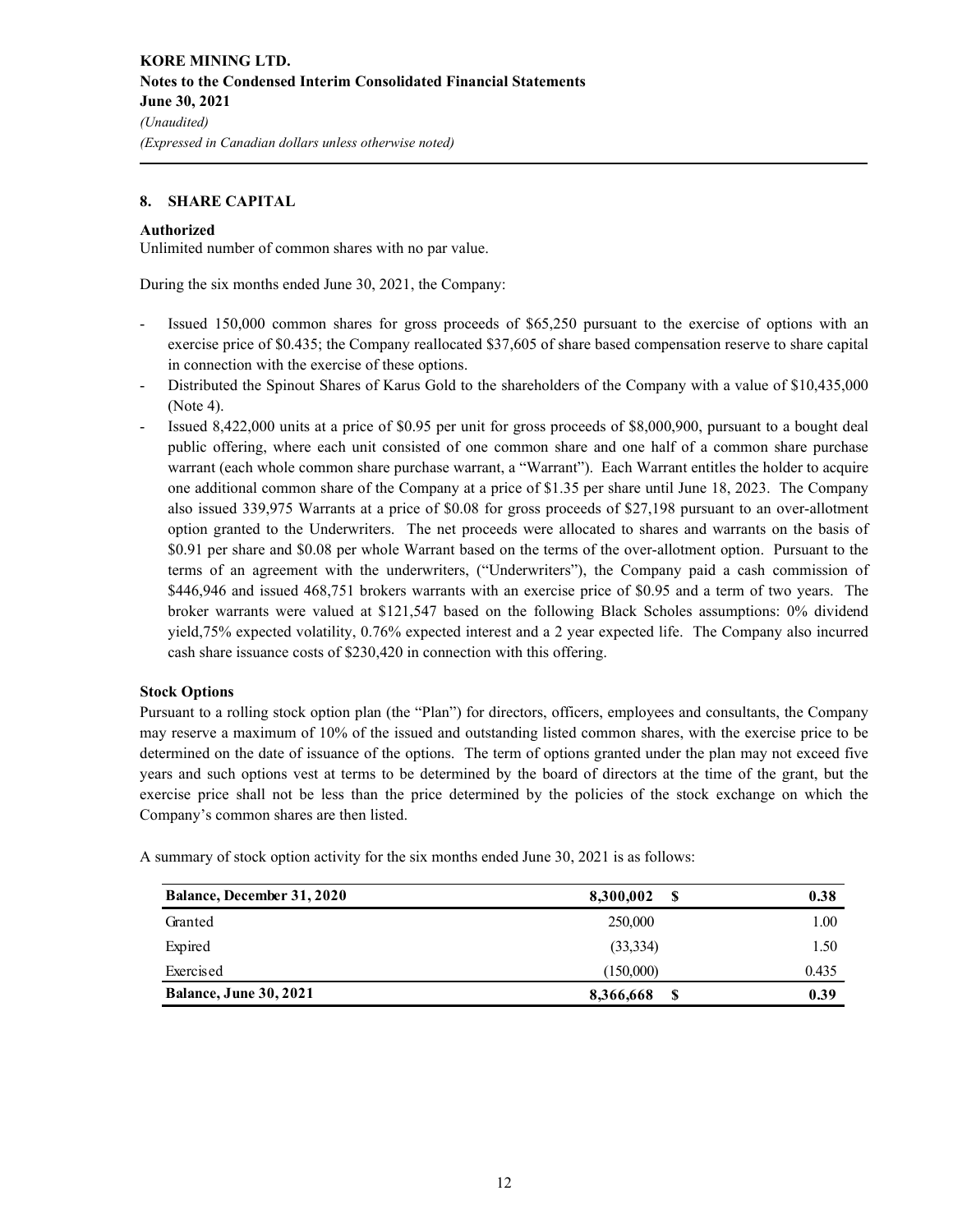# **8. SHARE CAPITAL (cont'd…)**

As at June 30, 2021, the following stock options were outstanding:

| <b>Expiry date</b> | Number of options<br>outstanding | <b>Number of options</b><br>exercisable | <b>Exercise</b> price<br>\$ |
|--------------------|----------------------------------|-----------------------------------------|-----------------------------|
| November 1, 2023   | 1,250,000                        | 1,250,000                               | 0.50                        |
| January 13, 2024   | 2,166,668                        | 2,166,668                               | 0.14                        |
| May 9, 2024        | 150,000                          | 150,000                                 | 0.25                        |
| July 3, 2024       | 2,600,000                        | 2,050,000                               | 0.27                        |
| October 18, 2024   | 500,000                          | 500,000                                 | 0.29                        |
| April 27, 2025     | 850,000                          | 583,333                                 | 0.435                       |
| September 3, 2025  | 400,000                          | 133,332                                 | 1.50                        |
| December 1, 2025   | 200,000                          | 100,000                                 | 1.34                        |
| February 17, 2026  | 250,000                          | 83,333                                  | 1.00                        |
|                    | 8,366,668                        | 7,016,666                               |                             |

Subsequent to June 30, 2021, the Company granted 2,075,000 options at an exercise price of \$0.62 (Note 13).

# **Warrants**

A summary of warrant activity for the six months ended June 30, 2021:

| <b>Balance, December 31, 2020</b> | 3,500,000 | 1.50 |
|-----------------------------------|-----------|------|
| Issued                            | 5.019.726 |      |
| <b>Balance, June 30, 2021</b>     | 8.519.726 | 1.39 |

As at June 30, 2021, the following warrants were outstanding:

|                    | <b>Number of warrants</b> | <b>Exercise</b> price |  |
|--------------------|---------------------------|-----------------------|--|
| <b>Expiry date</b> | outstanding               | S                     |  |
| July 22, 2022      | 3,000,000                 | 1.50                  |  |
| July 28, 2022      | 500,000                   | 1.50                  |  |
| June 18, 2023      | 4,550,975                 | 1.35                  |  |
| June 18, 2023      | 468,751                   | 0.95                  |  |
|                    | 8,519,726                 |                       |  |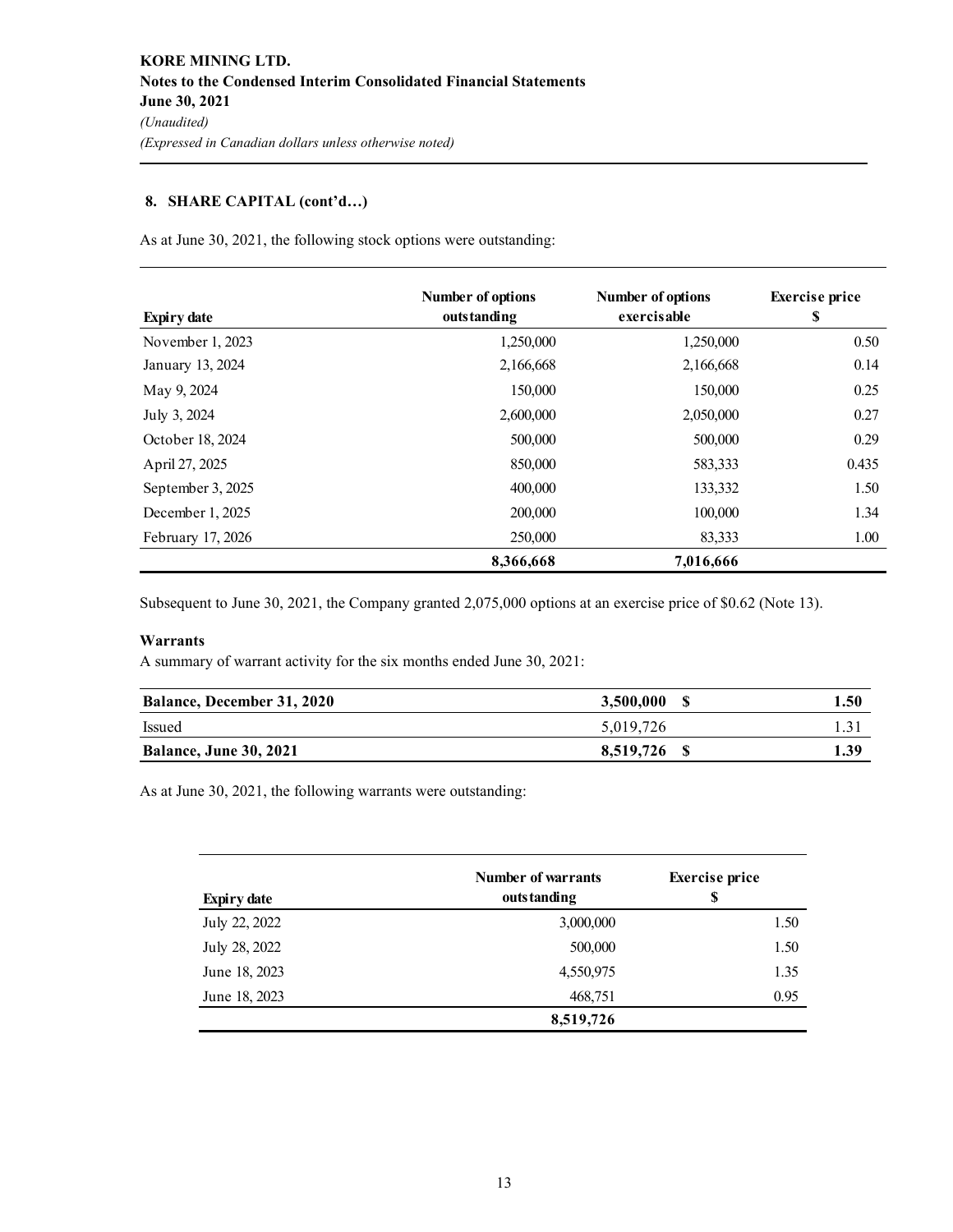# **8. SHARE CAPITAL (cont'd…)**

#### **Restricted Share Units**

In October 2020, the Company's shareholders approved the Omnibus Plan ("Omnibus Plan"), which is a fixed plan that reserves for issuance a maximum of 10,605,828 common shares as equity-based compensation awards. Together with the 10% rolling stock option plan, only a maximum of 10% of instruments under the Omnibus Plan and Option Plan may be granted to insiders. Awards under the plan may be granted in a form as designated by the Board, including restricted share units, deferred share units and other performance based instruments.

A summary of restricted share unit activity for the six months ended June 30, 2021:

|                                                     | Number of  |  |
|-----------------------------------------------------|------------|--|
|                                                     | <b>RSU</b> |  |
| <b>Balance, December 31, 2019</b>                   | -          |  |
| Granted                                             | 248,000    |  |
| <b>Balance, December 31, 2020 and June 30, 2021</b> | 248,000    |  |

As at June 30, 2021, the following restricted share units were outstanding:

| <b>Expiry date</b> | <b>RSUs</b><br>outstanding exercisable | Number of Number of<br><b>RSUs</b> |
|--------------------|----------------------------------------|------------------------------------|
| December 30, 2023  | 248,000                                | -                                  |
|                    | 248,000                                | -                                  |

#### **Share-Based Compensation**

During the six months ended June 30, 2021, the Company granted 250,000 stock options to an employee (June 30, 2020 – 1,000,000) with a Black-Scholes valuation of \$228,600 or \$0.91 per stock option. \$370,122 (2020 - \$106,626) was recognized as share-based payments expense in relation to the vesting of options for the period ending June 30, 2021.

Share-based payments expense was determined using the following weighted average assumptions:

|                         | <b>March 31, 2021</b> | <b>December 31, 2020</b> |
|-------------------------|-----------------------|--------------------------|
| Risk free interest rate | $0.73\%$              | $0.41\%$                 |
| Expected life           | 4.0                   | 4.1                      |
| Annualized volatility   | 75%                   | 75%                      |
| Dividend rate           | $0\%$                 | $0\%$                    |

During the six months ended June 30, 2021, the Company did not grant any RSUs, however recorded an expense of \$194,290 (2020 - \$nil) in connection with the vesting of RSUs granted prior to December 31, 2020, which is included in share-based payments.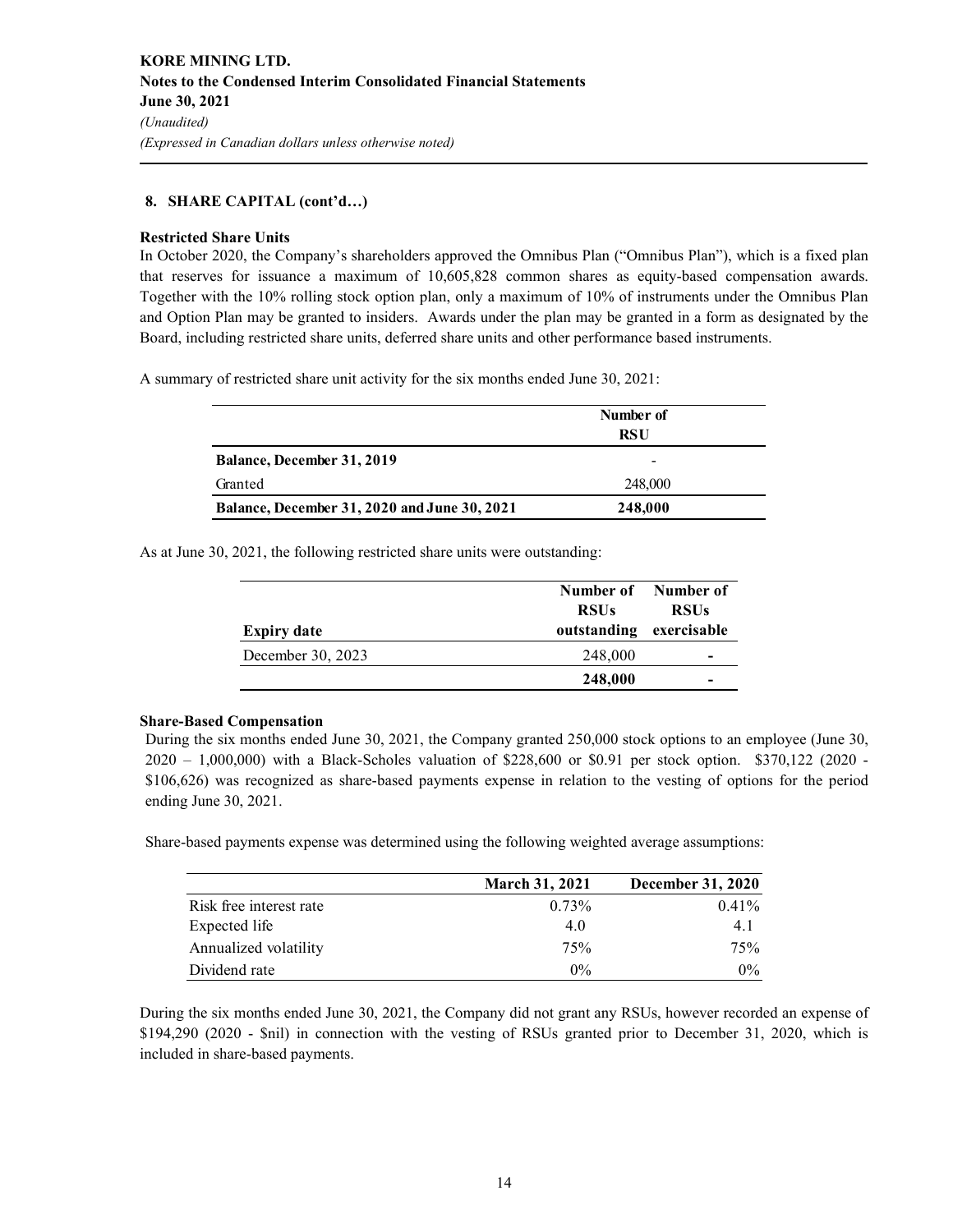# **9. RELATED PARTY TRANSACTIONS AND BALANCES**

#### **Related Party Transactions**

As at June 30, 2021, there was \$77,719 included in receivables as due from Karus Gold for reimbursement of general and administrative costs for the period from January 26, 2021 to June 30, 2021.

Amounts owing to related parties are unsecured, non-interest bearing and due on demand. As at June 30, 2021, \$329,167 (2020 - \$75,468) is due to related parties, inclusive of \$312,500 accrued for the year ended December 31, 2020 due to management.

## **Key Management Compensation**

Key management are those personnel having the authority and responsibility for planning, directing and controlling the Company and include the Chairman, President & Chief Executive Officer, Chief Financial Officer, Chief Operating Officer and Directors. For the six months ended June 30, 2021, total key management compensation was \$653,193 (2020 - \$547,150), which includes management fees and salaries of \$416,959 (2020 - \$366,969), and share-based compensation of \$236,234 (2020 - \$180,181).

## **10. MANAGEMENT OF CAPITAL**

The Company considers items within equity as capital.

The Company's objective when managing capital is to maintain corporate and administrative functions necessary to support the Company's operations; to perform mineral exploration activities on the Company's exploration projects; and to seek out and acquire new projects of merit.

The Company manages its capital structure in a manner that is intended to provide sufficient funding for operational and capital expenditure activities. When necessary, the Company may seek to secure funds, through debt funding or equity capital raised. There can be no assurances that the Company will be able to obtain debt or equity capital in the future. (See Note 2).

The Company does not pay dividends and has no long-term debt or bank credit facility. The Company is not subject to any externally imposed capital requirements. There have not been any changes to the Company's capital management policy during the period.

# **11. RISK MANAGEMENT**

#### **Financial Risk Management**

The Company may be exposed to risks of varying degrees of significance which could affect its ability to achieve its strategic objectives. The main objectives of the Company's risk management processes are to ensure that risks are properly identified and that the capital base is adequate in relation to those risks. The principal risks to which the Company is exposed are described below.

#### **a. Credit Risk**

Credit risk is the risk of potential loss to the Company if a counterparty to a financial instrument fails to meet its contractual obligations. The Company's credit risk is primarily attributable to its cash.

The Company has assessed its exposure to credit risk on its cash and has determined that such risk is minimal. The majority of the Company's cash is held with reputable financial institutions in Canada.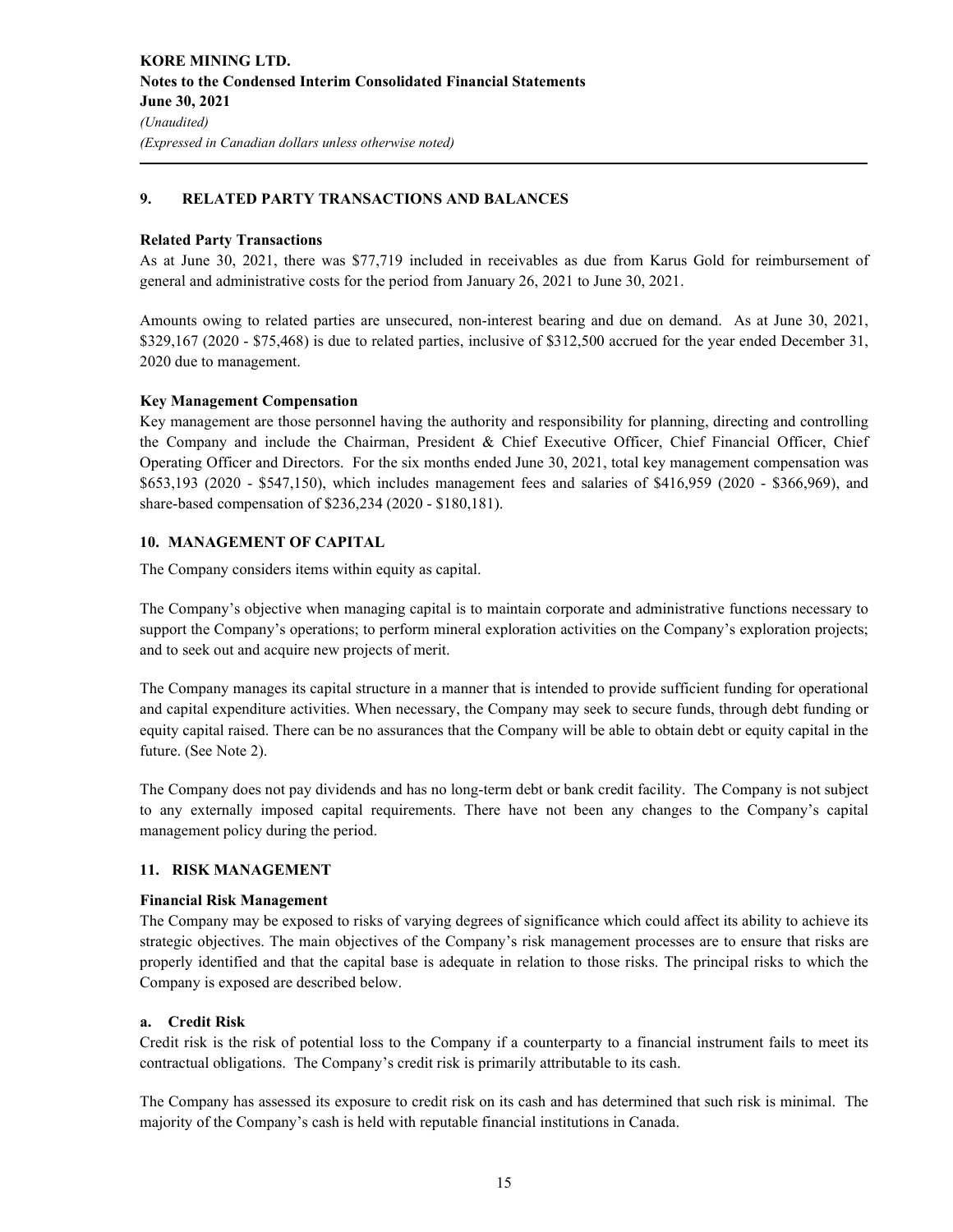# **KORE MINING LTD. Notes to the Condensed Interim Consolidated Financial Statements June 30, 2021**  *(Unaudited) (Expressed in Canadian dollars unless otherwise noted)*

## **b. Liquidity Risk**

Liquidity risk is the risk that the Company is not able to meet its financial obligations as they fall due. As at June 30, 2021, the Company had working capital of \$6,999,109 and it does not have any long term monetary liabilities. The Company will seek additional financing through debt or equity offerings, but there can be no assurance that such financing will be available on terms acceptable to the Company or at all. The Company's approach to managing liquidity risk is to endeavor to ensure that it will have sufficient liquidity to meet liabilities when they fall due. As at June 30, 2021, the Company had cash of \$7,566,041 to settle current liabilities of \$986,805. The Company's financial liabilities have contractual maturities of 30 days or are due on demand and are subject to normal trade terms. See Note 2.

#### **c. Interest Rate Risk**

Interest rate risk is the risk arising from the effect of changes in prevailing interest rates on the Company's financial instruments. The Company holds its cash and cash equivalents on which it earns variable rates of interest, and may therefore be subject to a certain amount of risk, though this risk is immaterial.

## **d. Foreign Currency Risk**

Foreign currency risk is the risk that the fair value of, or future cash flows from, the Company's financial instruments will fluctuate because of changes in foreign exchange rates. The Company maintains its cash reserves in Canadian and United States dollars. The portion of the Company's funds held in US dollars are subject to fluctuations in foreign exchange rates.

At June 30, 2021, the Company has certain monetary items denominated in United States dollars. Based on these net exposures, a 10% appreciation or depreciation of the Canadian dollar against the United States dollar would result in an increase or decrease of \$18,849 in the Company's net loss.

#### **Fair Values**

The carrying values of cash, deposits and other receivables and trade and other accounts payable approximate fair values due to their short-term to maturity nature.

# **12. SEGMENTED INFORMATION**

The Company operates in one reportable operating segment, being the acquisition, exploration, and development of exploration and evaluation properties in the United States. The following table shows the geographic breakdown of the Company's non-current assets:

|                    |        | June 30, 2021            |     |              |       |           |
|--------------------|--------|--------------------------|-----|--------------|-------|-----------|
|                    | Canada |                          | USA |              | Total |           |
| Mineral properties |        | -                        |     | 1,721,498 \$ |       | 1,721,498 |
| Equipment          |        | -                        |     | 171,072      |       | 171,072   |
| Total              |        | $\overline{\phantom{0}}$ |     | 1,892,570    |       | 1,892,570 |

|                    |        | <b>December 31, 2020</b> |            |              |       |           |
|--------------------|--------|--------------------------|------------|--------------|-------|-----------|
|                    | Canada |                          | <b>USA</b> |              | Total |           |
| Mineral properties |        | 1,052,969                | S          | 1,782,475 \$ |       | 2,835,444 |
| Equipment          |        | 11.925                   |            | 154.415      |       | 166,340   |
| Total              |        | 1,064,894                | S          | 1,936,890    |       | 3,001,784 |